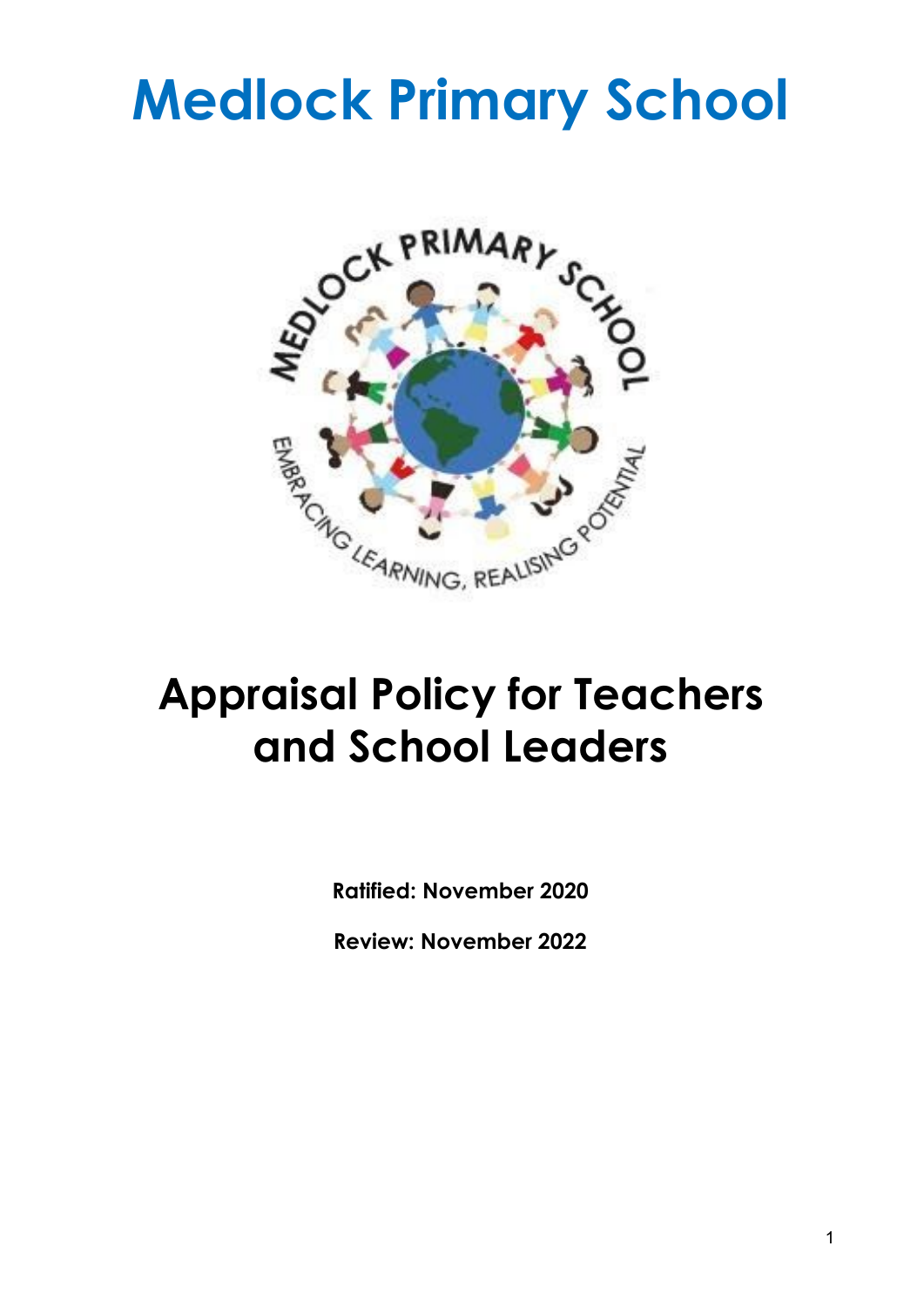### **Contents**

Rationale - 3

The Appraisal Cycle - 3

The Target Setting Process - 4

Role of the Appraisee - 4

Role of the Appraiser - 5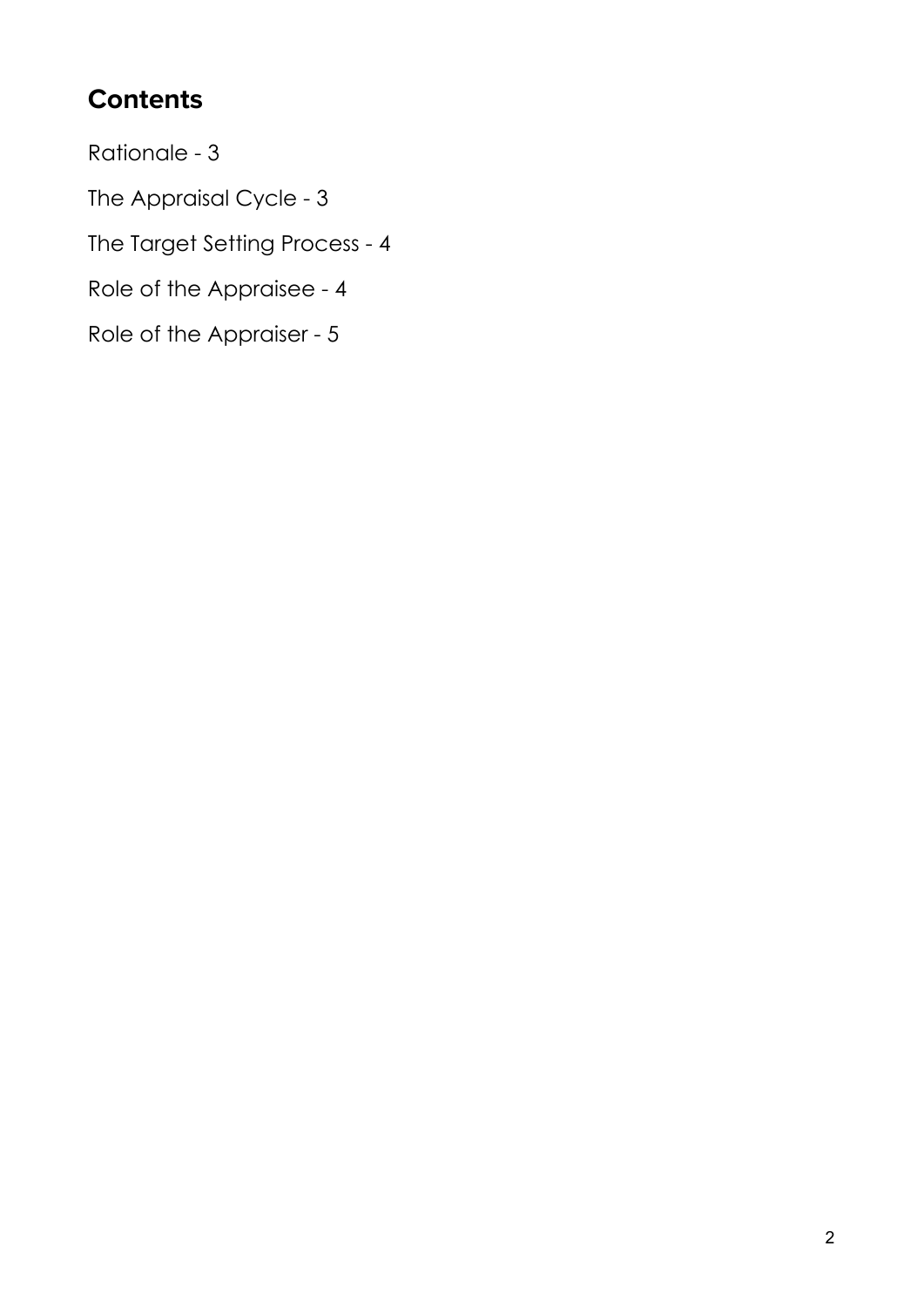#### **1. Rationale**

- 1.1. Appraisal is a key driver in supporting and improving staff performance and at best the meeting should be a professional learning conversation rather than simply to check how someone is doing against his or her objectives. If we get it right, it supports staff in their performance, career development and hopefully has a positive influence on how they feel professionally.
- 1.2. The appraisal cycle is an opportunity for staff to reflect on teaching and performance, share successes and areas in which they would value more professional learning, as well as formally record whether they have met/exceeded their objectives. Dependent on actions from the feedback loop this may also be an opportunity to look in more detail at the Teachers' standards (and or seek out the advice support of SLT)

#### **2. The Appraisal Cycle**

- 2.1. The Appraisal cycle is matched to the academic school year. Targets are considered in July on the close of the previous cycle (being informed also by the end of year assessments that are relevant to each teacher) with the final deadline for the setting of targets being 30th September.
- 2.2. All evidence for the successful completion of the appraisal cycle to be submitted in July, prior to the end of the academic year. Where whole school targets are set, the deadline can be extended on the Appraisee's request to September if they feel this additional time is needed to collate and present outcomes accurately.
- 2.3. Where concerns have been identified that a teacher is at risk of not meeting their appraisal objectives / teacher standards, as part of the mid year review a support plan may be instigated which could involve additional time to show necessary progress.
- 2.4. Three Formal meetings are to be held between the appraiser and appraisee. The first, to be held in September, is to set targets. The second, to be held by Spring half-term, is to review the progress made by the appraisee in meeting said targets as well as considering any changes that may have occurred that could impact on the outcomes of the targets. The third meeting, to be held in July, is to formally end the appraisal cycle with the appraiser making a recommendation on the appraisee's performance to be considered by the Governing Board's Pay Committee. These meetings reflect the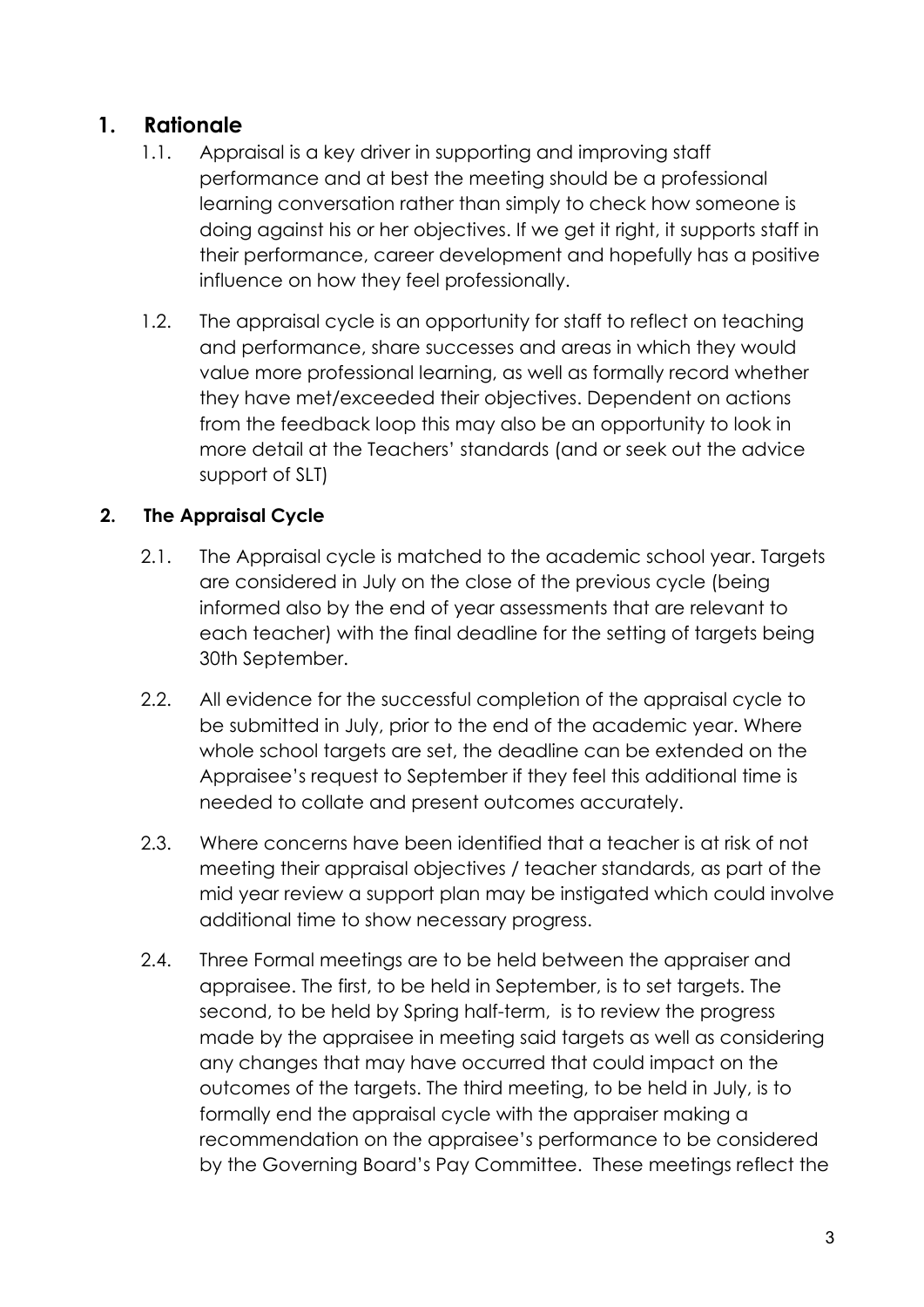minimum contact time expected between the appraiser and appraisee during the cycle.

- 2.5. Informal meetings can be initiated at any time on the request of the appraisee.
- 2.6. The Headteacher will then quality assure the appraisal outcomes and challenge where it is felt further evidence is required.
- 2.7. The Headteacher will then compile a whole staff report which will be considered by the Governing Board's pay committee in October.

#### **3. The Target Setting Process**

- 3.1. In all initial appraisal meetings, teachers are asked to consider what areas of the teacher standards (as outlined in the Teacher Standards Document) they need to develop. Performance evidence should be considered at this stage, including outcomes of the previous year's appraisal, skills audit against the Teacher Standards and any development areas presented to the teacher through learning walks and formal observations.
- 3.2. Teacher's considering moving to the Upper Pay Scale should consider their 'whole school impact' as well as their performance in the classroom.
- 3.3. The first objective should centre on pupil progress and pupil outcomes. Where a teacher is class based, the objective should focus on those children they teach directly. In the case of school leaders who are not class based, the objective should consider the progress and outcomes of the children across their phase or department and reflect the developmental areas outlined in the school development plan.
- 3.4. The second objective should reflect curriculum leadership (at an appropriate level matched to the grade and role of each teacher) and should reflect the development areas outlined in the Subject Action plan.
- 3.5. The third objective is to reflect an area of professional development identified through discussion between the appraiser and appraisee.

#### **4. Role of the Appraisee**

4.1. The appraisee is expected to have a clear understanding of the children they teach, the current attainment of their class, the class' previous attainment milestones (prior attainment) and any barriers they experience